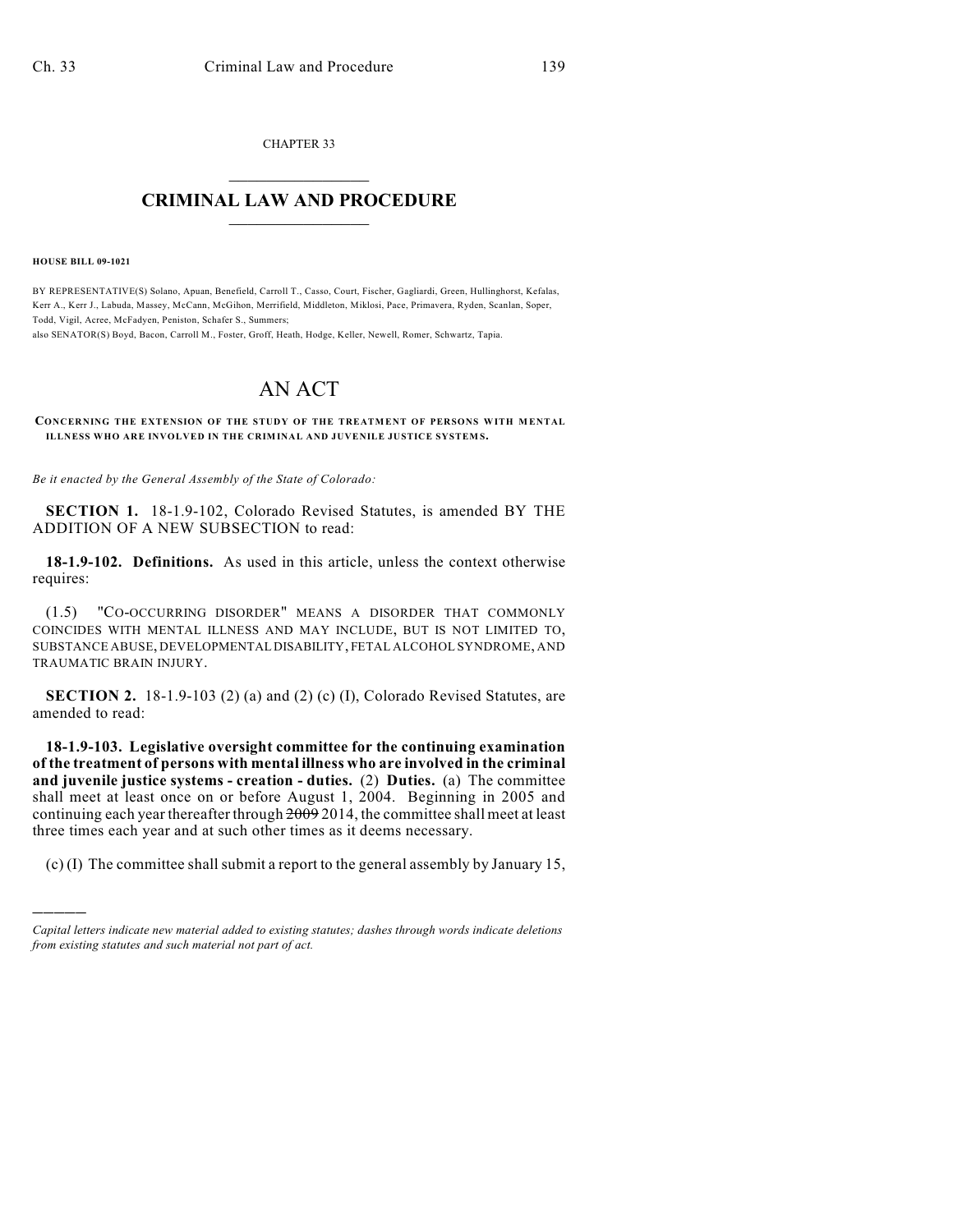2005, and by each January 15 thereafter through January 15, 2010 2015. The annual reports shall summarize the issues addressing the treatment of persons with mental illness who are involved in the criminal and juvenile justice systems that have been considered and any recommended legislative proposals.

**SECTION 3.** 18-1.9-104 (1) (c) (IV) (A), (1) (c) (IV) (D), (1) (c) (XV), (3), and (4), Colorado Revised Statutes, are amended, and the said 18-1.9-104 (1) (c) is further amended BY THE ADDITION OF A NEW SUBPARAGRAPH, to read:

**18-1.9-104. Mentally ill offender task force - creation - membership - duties.** (1) **Creation.** (c) The chair and vice-chair of the committee shall appoint twenty-six members as follows:

(IV) Six members who represent the department of human services, as follows:

(A) One member who represents the unit within the department of human services that is responsible for mental health AND DRUG AND ALCOHOL ABUSE services;

(D) One member who represents the alcohol and drug abuse division;

(XV) One member who represents the department of health care policy and financing; AND

(XVI) ONE MEMBER WHO REPRESENTS THE DEPARTMENT OF LABOR AND EMPLOYMENT.

(3) **Additional duties of the task force.** On or before August 1, 2005, and on or before each August 1 thereafter through August 1, 2009, The task force shall orally provide guidance and make findings and recommendations to the committee for its development of reports and legislative recommendations for modification of the criminal and juvenile justice systems, with respect to persons with mental illness who are involved in these systems. In addition, the task force shall:

(a) On or before August 1, 2004, and by each August 1 thereafter through August 1, 2008 2013, select a chair and a vice-chair from among its members;

(b) Meet at least six times each year from the date of the first meeting until January 1,  $\frac{2010}{2015}$ , or more often as directed by the chair of the committee;

(c) Communicate with and obtain input from groups throughout the state affected by the issues identified in subsection  $(2)$  of this section;

(d) Create subcommittees as needed to carry out the duties of the task force. The subcommittees may consist, in part, of persons who are not members of the task force. Such persons may vote on issues before the subcommittee but shall not be entitled to a vote at meetings of the task force.

(e) Submit a written report to the committee by October 1, 2004, and by each October 1 thereafter through October 1, 2009 2014, at a minimum specifying the following: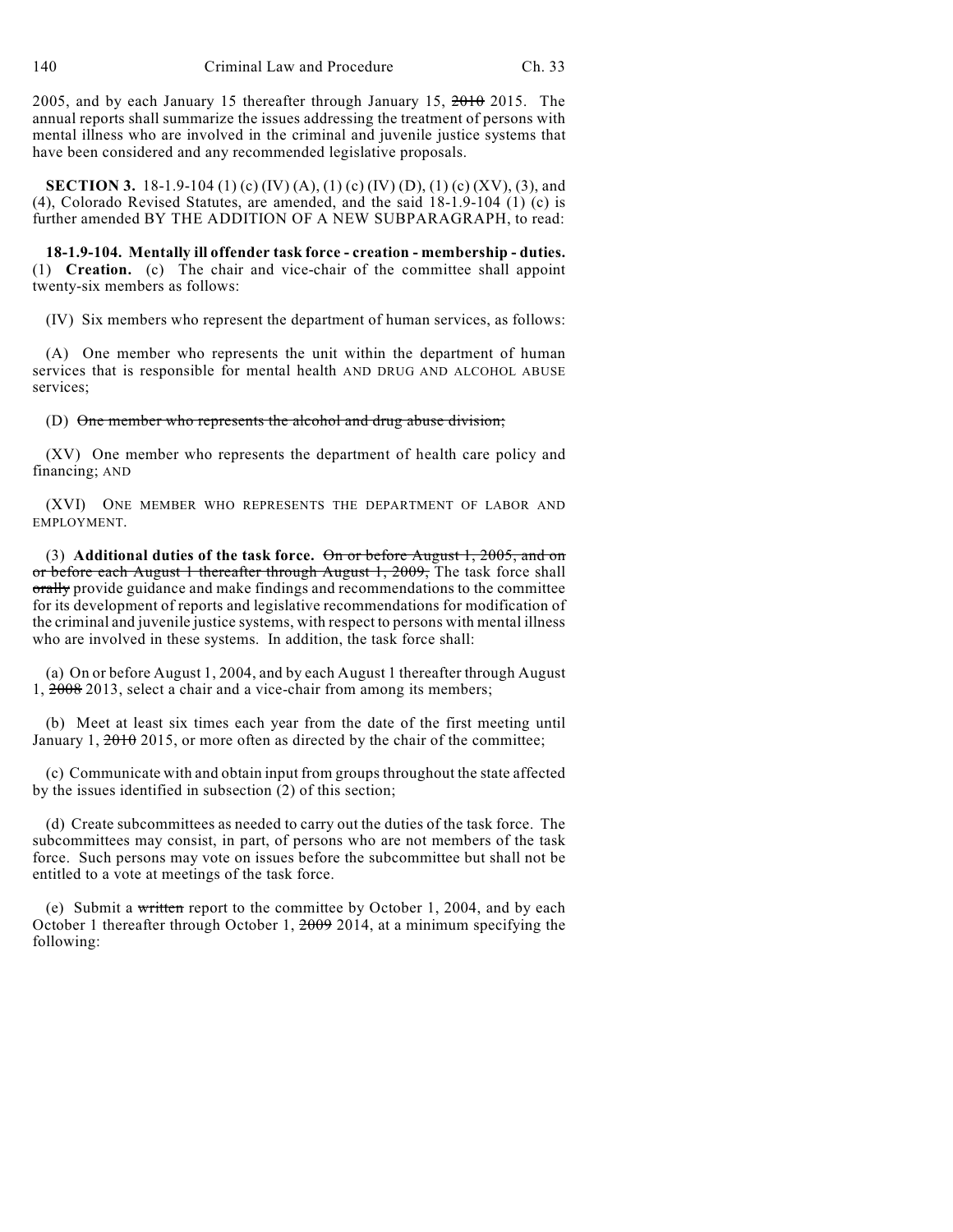(I) Issues to be studied in upcoming task force meetings and a prioritization of those issues;

(II) Findings and recommendations regarding issues of prior consideration by the task force;

(III) Legislative proposals of the task force that identify the policy issues involved, the agencies responsible for the implementation of the changes, and the funding sources required for such implementation.

(4) **Flexibility.** No requirement set forth in  $\frac{\partial}{\partial x}$  and  $\frac{\partial}{\partial y}$  to (e) of subsection (2) of this section shall prohibit the task force from studying, presenting findings and recommendations on, or requesting permission to draft legislative proposals concerning any issue described in subsection (2) of this section at any time during the existence of the task force.

**SECTION 4.** 18-1.9-104 (2), Colorado Revised Statutes, is amended BY THE ADDITION OF A NEW PARAGRAPH to read:

**18-1.9-104. Mentally ill offender task force - creation - membership - duties.** (2) **Issues for study.** The task force shall examine the identification, diagnosis, and treatment of persons with mental illness who are involved in the state criminal and juvenile justice systems, including an examination of liability, safety, and cost as they relate to these issues. The task force shall specifically consider, but need not be limited to, the following issues:

(f) BEGINNING JULY 1, 2009, THROUGH JULY 1, 2014, THE FOLLOWING ISSUES:

(I) THE DIAGNOSIS, TREATMENT, AND HOUSING OF PERSONS WITH MENTAL ILLNESS OR CO-OCCURRING DISORDERS WHO ARE CONVICTED OF CRIMES, OR INCARCERATED OR WHO PLEAD GUILTY, NOLO CONTENDERE, OR NOT GUILTY BY REASON OF INSANITY OR WHO ARE FOUND TO BE INCOMPETENT TO STAND TRIAL;

(II) THE DIAGNOSIS, TREATMENT, AND HOUSING OF JUVENILES WITH MENTAL ILLNESS OR CO-OCCURRING DISORDERS WHO ARE ADJUDICATED, DETAINED, OR COMMITTED FOR OFFENSES THAT WOULD CONSTITUTE CRIMES IF COMMITTED BY ADULTS OR WHO PLEAD GUILTY, NOLO CONTENDERE, OR NOT GUILTY BY REASON OF INSANITY OR WHO ARE FOUND TO BE INCOMPETENT TO STAND TRIAL;

(III) THE ONGOING TREATMENT, HOUSING, AND SUPERVISION, ESPECIALLY WITH REGARD TO MEDICATION, OF ADULTS AND JUVENILES WHO ARE INVOLVED IN THE CRIMINAL AND JUVENILE JUSTICE SYSTEMS AND WHO ARE INCARCERATED OR HOUSED WITHIN THE COMMUNITY AND THE AVAILABILITY OF PUBLIC BENEFITS FOR THESE PERSONS; AND

(IV) THE SAFETY OF THE STAFF WHO TREAT OR SUPERVISE PERSONS WITH MENTAL ILLNESS AND THE USE OF FORCE AGAINST PERSONS WITH MENTAL ILLNESS.

**SECTION 5.** 18-1.9-104, Colorado Revised Statutes, is amended BY THE ADDITION OF A NEW SUBSECTION to read: